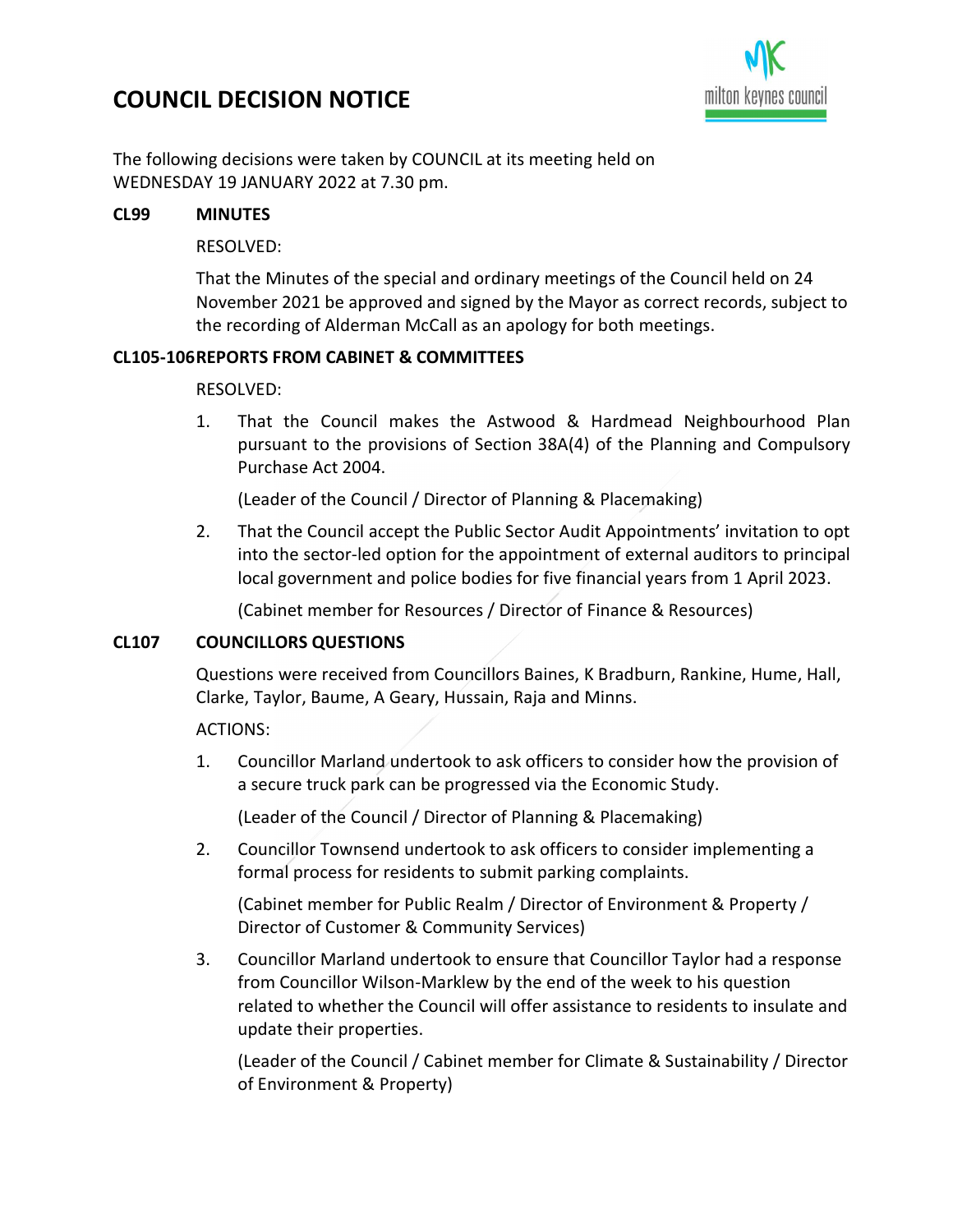## CL108 ASYLUM SEEKERS ACCOMMODATION IN MILTON KEYNES

- 1. That this Council notes that:
	- a) The United Kingdom has a responsibility to house those seeking asylum in the UK in accommodation, which is safe, and where those so housed are accorded dignity whilst a decision on their status is made.
	- b) That the Home Office has decided without consultation with the council or the local people, to place asylum seekers in accommodation in the former Woughton House Hotel, Woughton-on-the-Green, in Campbell Park & Old Woughton Ward.
	- c) Recognises that Councillors' language on this sensitive issue can play an important role in reassuring communities and supporting asylum seekers.
- 2. That this council resolves that the Leader of the Council and Chief Executive, write to the Home Secretary and ask that they:
	- a) explain why this location (Woughton House Hotel) was selected;
	- b) explain why the Home Office contractor, Clearsprings, is asking for community volunteers to help with local transport when their director was paid £3.6m last year, and additionally shared in a £1.4m dividend bonus;
	- c) explain why Milton Keynes residents who wish to volunteer are being asked by Clearsprings to sign Non-Disclosure Agreements, and are being told it is a requirement of the Official Secrets Act;
	- d) praises the generosity of residents, charities, and other groups who have stepped up to support those who have been located at the hotel and seeks clarification from the Home Office contractor in relation to their role in the provision of clothing;
	- e) as a priority, the refugees should be offered vaccinations, because no one is safe, until everyone is safe;
	- f) engage with local faith group leaders to ensure that the asylum seekers are able to properly take part in their religious observances; and
	- g) agree to allow unannounced visits by council officers, including but not limited to those working in Public Health, Environmental Health and Adult Social Care and full access to the three Ward Councillors.

(Leader of the Council / Chief Executive)

## CL109 GRID ROADS

On being put to the vote the motion was lost.

## CL110 YOUTH MAYOR

- 1. That this Council:
	- a) recognises the Milton Keynes Youth Cabinet and praises the work of the 36 members, who have most recently run excellent campaigns on public safety, votes at 16 and affordable activities in Milton Keynes; and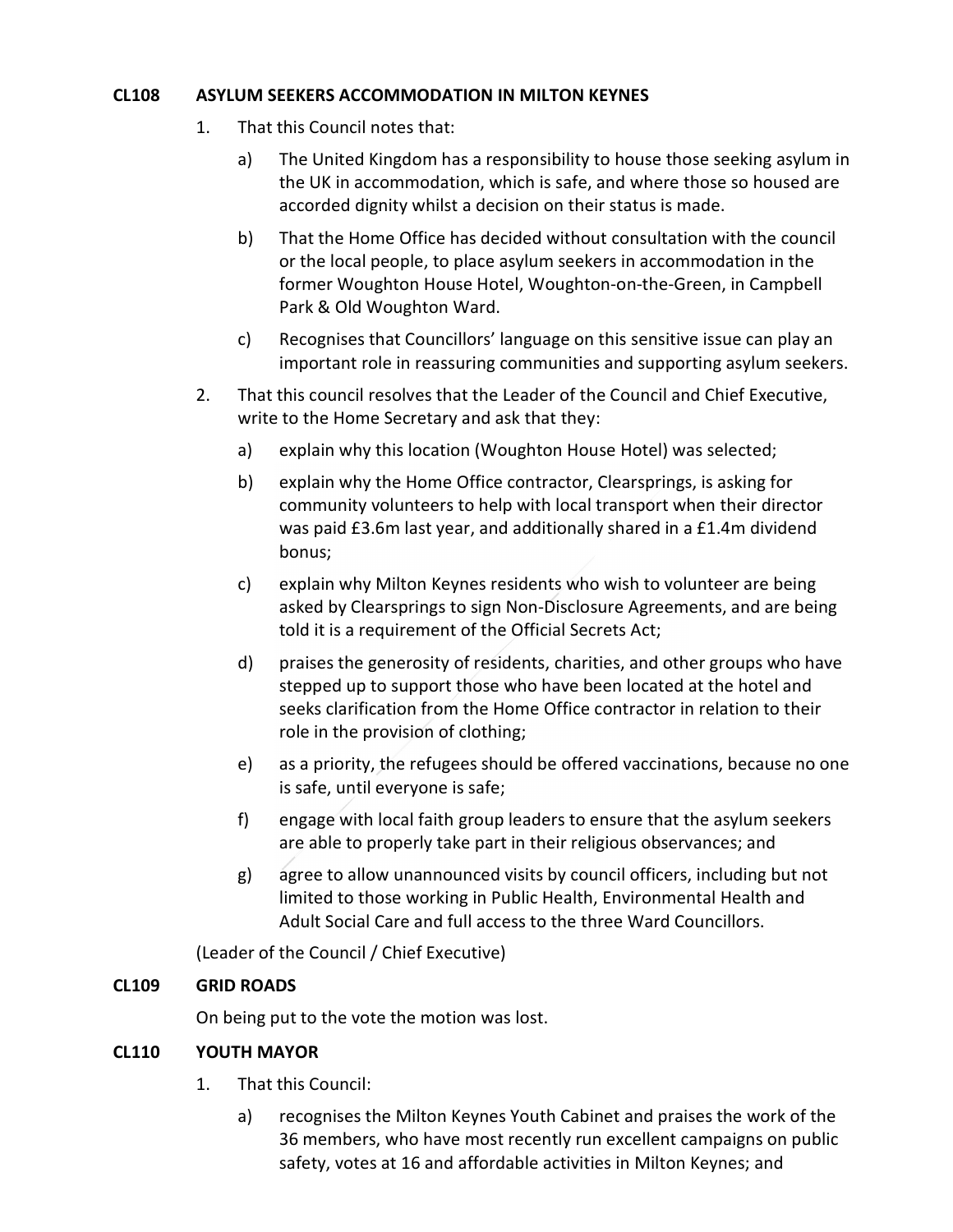- b) supports the principle of running elections as a way of engaging young people in democracy.
- 2. That this Council notes that over 14,000 local young people voted in the Youth Cabinet elections in 2019.
- 3. That this Council resolves to:
	- a) encourage officers to support the development of the youth democracy agenda, for example by exploring with young people the possibility of creating the role of a Youth Mayor, who would be elected by the Youth Cabinet for a term of 1 year and would represent the young people of the city at civic events, including accompanying the Mayor of Milton Keynes to various engagements; and
	- b) explore the possibility of creating the role of Councillor Youth Democracy Champion."

(Cabinet member for Children & Families / Director of Children's Services / Director of Law & Governance)

## CL111 SCHEME OF COUNCILLOR ALLOWANCES FOR 2022-23

RESOLVED:

- 1. That the report of the Independent Remuneration Panel on Councillors' Allowances be received and noted.
- 2. That the Independent Remuneration Panel and its Clerk be thanked for its work.
- 3. That the revised Scheme of Councillors' Allowances, based on the report of the Independent Remuneration Panel on Councillors Allowances be adopted to take effect from 1 April 2022.
- 4. That in respect of parental leave for Councillors, the following be agreed:
	- a) the Parental Leave Policy for Councillors; and
	- b) where Councillors take qualifying parental leave in accordance with the Policy, the period of such parental leave ('the Period') shall be treated as a good reason for the Councillor failing to attend any meeting or meetings during the Period for the purposes of section 85(1) of the Local Government Act 1972.
- 5. That authority be delegated to the Director of Law and Governance to make minor typographical and consequential amendments to the Scheme of Councillors' Allowances and the Parental Leave Policy for Councillors.
- 6. That the Independent Remuneration Panel report on allowances for members of Parish and Town Councils, be noted.

(Director of Law and Governance)